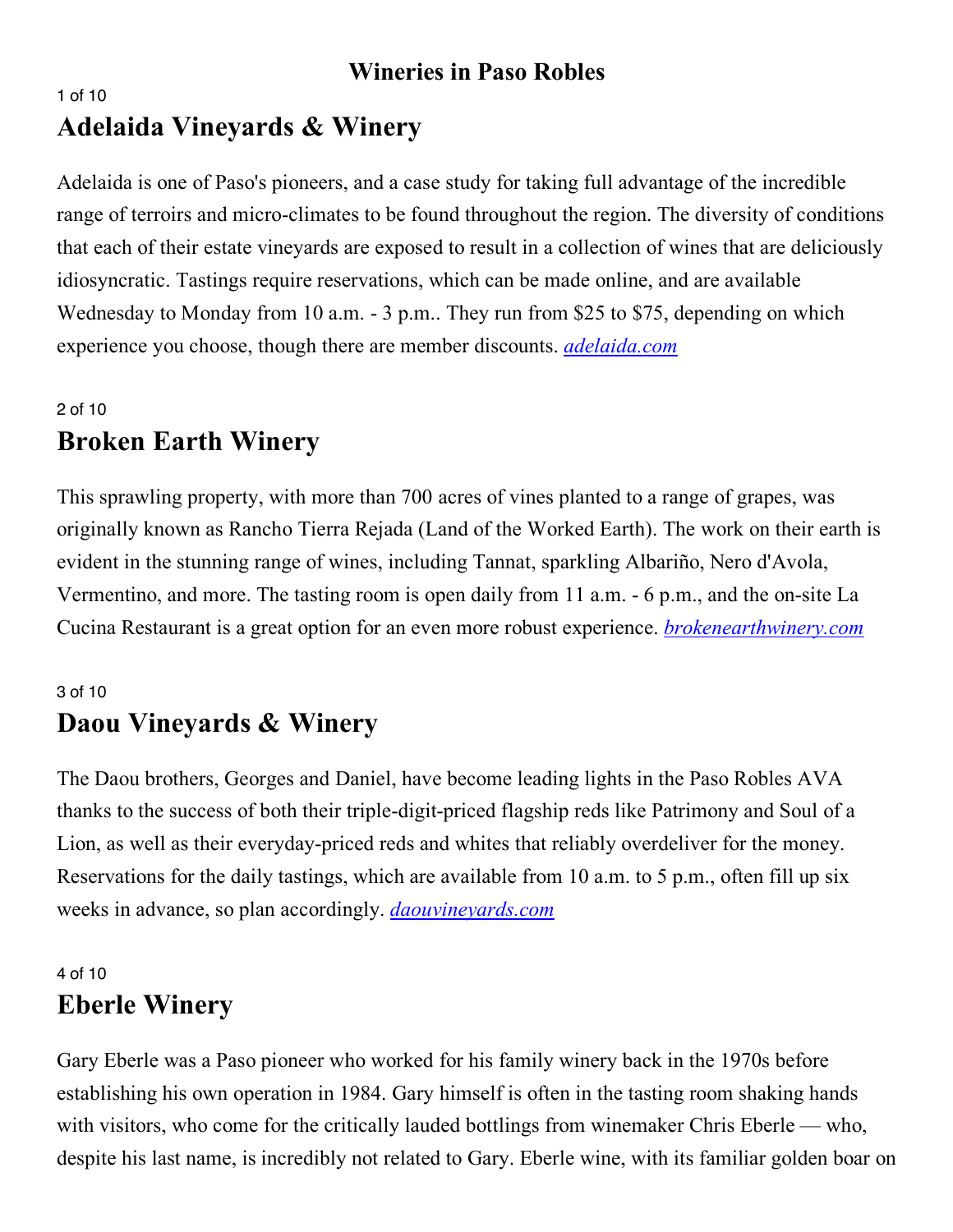the label, is best known for Zins, but whites are very much worth checking out. So, too, are lessexpected expressions like Syrah and Sangiovese. Reservations are required for the 90-minute tastings, which are available daily from 10 a.m. to 6 p.m April through October, and 10 a.m. to 5 p.m. November through March. *eberlewinery.com*

#### 5 of 10 **J. Lohr**

Still family owned, this is one of the Central Coast's largest and best-known brands, with vineyard holdings extending north to Monterey and Napa Valley. They produce seven different lines, including Pure Paso, Monterey Roots, and more. Visitors to the Paso Robles tasting room and its counterpart in San Jose enjoy a 60-minute, \$20 tasting Thursday through Monday, which has to be booked in advance. (Note that the San Jose location is often closed on Mondays.) *jlohr.com*

## 6 of 10 **Justin Winery**

Justin not only helped pioneer fine wine in Paso Robles, but also the idea of a destination winery for visitors. The property boasts a handsome winery and tasting room, as well as the nearby Just Inn (get it?), an upscale boutique hotel with a fine dining restaurant. For a serious treat, you can also book the Justin Chateau for up to 10 guests. There's a wide range of tasting options, from casual to more exclusive. Check out the JUSTIN website for the full roster of options, and to book your own. justinwine.com

## 7 of 10 **Peachy Canyon**

Peachy Canyon is among the best-known Zinfandel producers south of Sonoma, though its Bordeaux- and Rhône-style expressions are excellent, too. Founded in 1988, it is still run by the Beckett family, who have several notable neighbors—the winery is in the midst of the 46 West association of wineries loosely grouped around Highway 46, southwest of town. The tasting room is in the charming, repurposed 1886 Old Bethel Schoolhouse, where reservations are recommended but not required (unless your group consists of eight or more people), and can be enjoyed daily from 10 a.m. to 5 p.m. *peachycanyon.com*